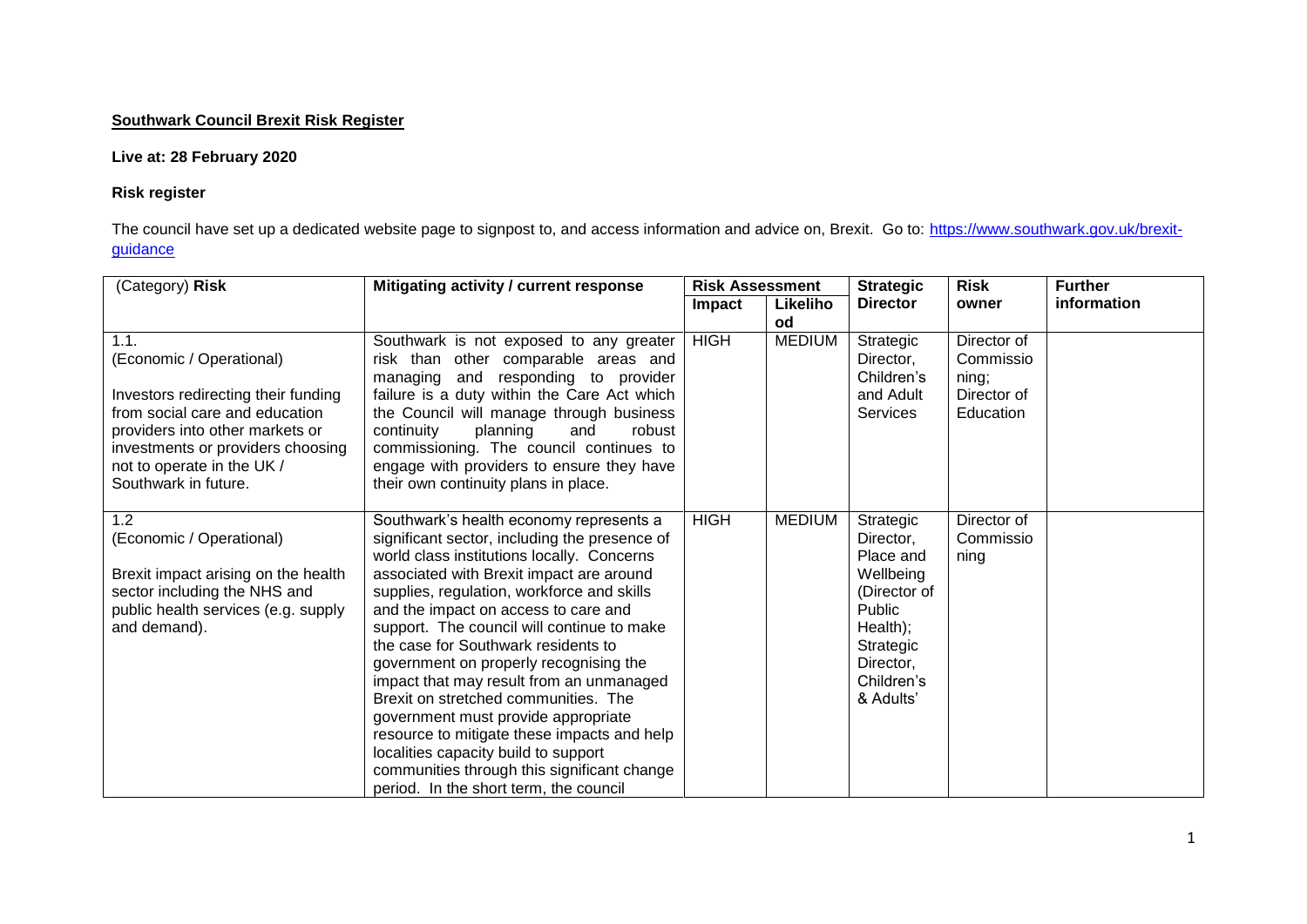|                                    | continues to engage with the education,        |               |               |                 |                 |                  |
|------------------------------------|------------------------------------------------|---------------|---------------|-----------------|-----------------|------------------|
|                                    | health & social care sector on contingency     |               |               |                 |                 |                  |
|                                    | planning for example with regards              |               |               |                 |                 |                  |
|                                    | equipment and supplies and there needs to      |               |               |                 |                 |                  |
|                                    | be clear communication by central              |               |               |                 |                 |                  |
|                                    | government about potential impacts locally.    |               |               |                 |                 |                  |
| 2.1                                | We have agreed key priorities as set out in    | <b>HIGH</b>   | <b>MEDIUM</b> | Chief           | Relevant        | See Council Plan |
| (Economic. Local economy &         | our Council Plan alongside a resource plan     |               |               | Officer         | <b>Director</b> | 2018-22          |
| community)                         | as part of our budget setting process to       |               |               | Team            | Lead; Head      |                  |
|                                    | deliver for communities in our borough.        |               |               |                 | of Chief        |                  |
| Detrimental impacts of Brexit on   | This includes in key areas such as mental      |               |               |                 | Exec's          |                  |
| communities across the borough     | health provision and support, community        |               |               |                 | Office:         |                  |
|                                    | safety and housing and homelessness            |               |               |                 | Head of         |                  |
|                                    | prevention. We will continue to protect the    |               |               |                 | Communic        |                  |
|                                    | interests of our residents and deliver quality |               |               |                 | ations          |                  |
|                                    | local services whatever circumstances the      |               |               |                 |                 |                  |
|                                    |                                                |               |               |                 |                 |                  |
|                                    | borough faces at a macro-level.                |               |               |                 |                 |                  |
|                                    | Brexit summit planned with partner             |               |               |                 |                 |                  |
|                                    | boroughs and key regional agencies to          |               |               |                 |                 |                  |
|                                    | explore Brexit impact and uncertainties        |               |               |                 |                 |                  |
|                                    |                                                |               |               |                 |                 |                  |
|                                    | surrounding future relationship.               |               |               |                 |                 |                  |
| 2.2                                | The Council's cross-party Brexit panel         | <b>MEDIUM</b> | <b>MEDIUM</b> | Chief           | Director of     |                  |
| (Economic. Local economy &         | heard from local universities about the        |               |               | Executive;      | Education;      |                  |
| community)                         | significance of EU funding and shared          |               |               | Strategic       | Head of         |                  |
|                                    | research capability with other EU countries.   |               |               | Director of     | Chief           |                  |
| Detrimental impact on staff and    | The implementation of a local skills           |               |               | Children's      | Executive's     |                  |
| students from the EU who reside in | strategy, alongside working with the GLA to    |               |               | and Adult       | Office:         |                  |
| Southwark and / or attend local    | lobby to protect the interests of London's     |               |               | <b>Services</b> | Head of HR      |                  |
| universities.                      | international reputation in education and      |               |               |                 |                 |                  |
|                                    | research is critical.                          |               |               |                 |                 |                  |
| 2.3                                | The Bank of England have estimated a           | <b>HIGH</b>   | <b>MEDIUM</b> | Strategic       | Director of     |                  |
| (Economic. Local economy &         | worse case scenario of 8% reduction in         |               |               | Director,       | Communiti       |                  |
| community)                         | national income arising from an unmanaged      |               |               | Place &         | es              |                  |
|                                    | withdrawal from the EU, which may have         |               |               | Wellbeing;      |                 |                  |
| Increased demand for local         | similar to worse effect than the 2008-10       |               |               | Strategic       |                 |                  |
| community support / advice         | recession. The council working alongside       |               |               | Director,       |                 |                  |
| services due to an economic        | relevant partner organisations in education,   |               |               | Children        |                 |                  |
| downturn from an unmanaged         | health & care will plan, prepare for and       |               |               | and Adults'     |                 |                  |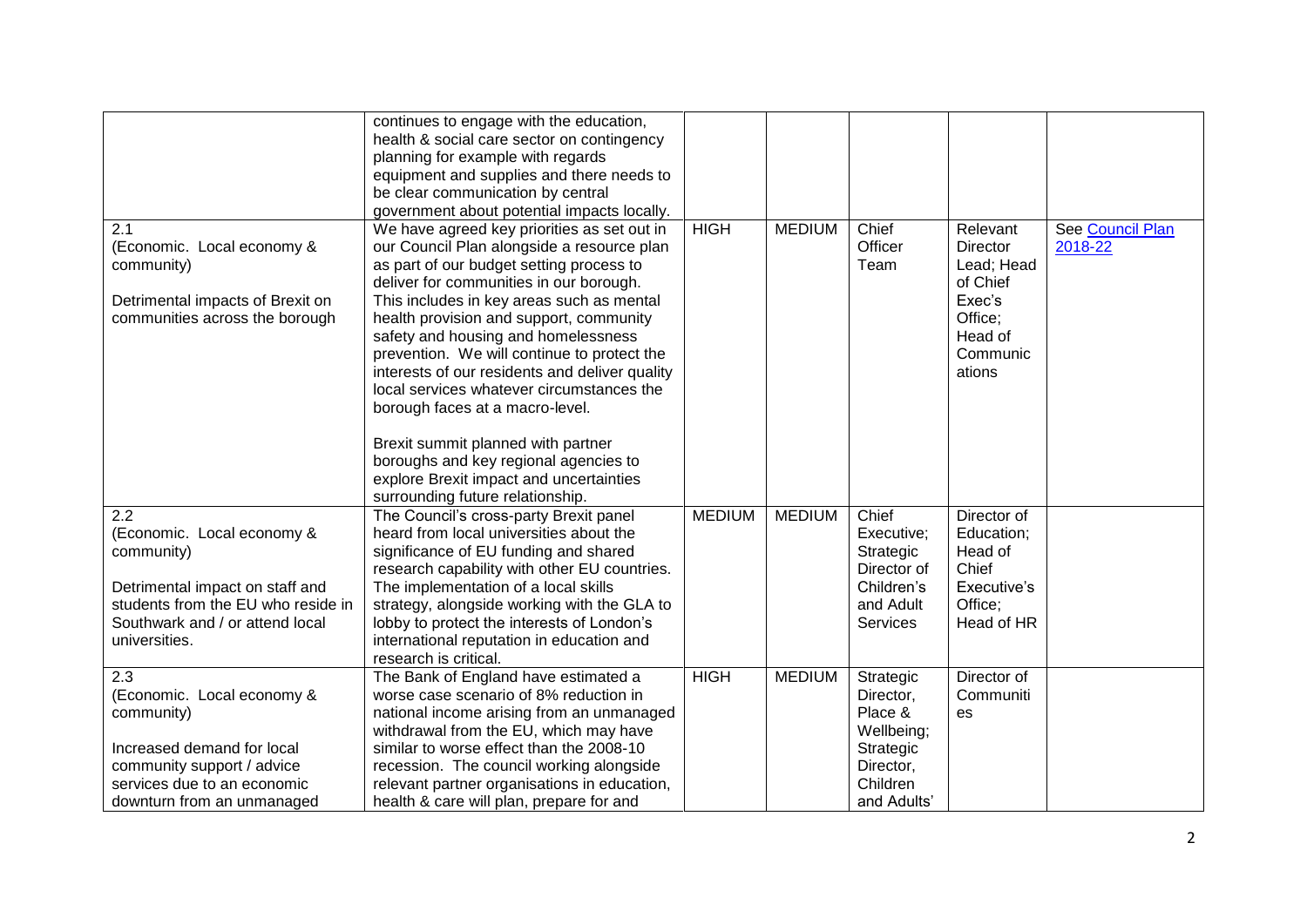| withdrawal from the EU by the<br>government.                                                                                                                                                                                                                                                                     | respond to any enhanced demand as best<br>given local resources and make a strong<br>case to government to appropriately invest<br>in local advice services and voluntary and<br>community services such as community<br>resilience, mental health support,<br>homelessness prevention, community<br>safety and wellbeing, in localities most<br>affected.                                                                                                                                                                                                                                                                                                                                          |               |               |                                                                                                                           |                                                                   |                                                                                                                                                                                                               |
|------------------------------------------------------------------------------------------------------------------------------------------------------------------------------------------------------------------------------------------------------------------------------------------------------------------|-----------------------------------------------------------------------------------------------------------------------------------------------------------------------------------------------------------------------------------------------------------------------------------------------------------------------------------------------------------------------------------------------------------------------------------------------------------------------------------------------------------------------------------------------------------------------------------------------------------------------------------------------------------------------------------------------------|---------------|---------------|---------------------------------------------------------------------------------------------------------------------------|-------------------------------------------------------------------|---------------------------------------------------------------------------------------------------------------------------------------------------------------------------------------------------------------|
| 2.4<br>(Economic. Local economy &<br>community)<br>Vulnerable people and groups may<br>be more impacted by Brexit<br>through difficulties applying for EU<br>Settled Status.                                                                                                                                     | It is crucial that the government provide<br>appropriate and timely advice and guidance<br>and ensure localities receive sufficient<br>financial support in the immediate, short<br>and longer term. The council has<br>established a risk reserve alongside a one<br>off fund to make grants to voluntary and<br>community groups available to support the<br>most vulnerable through Brexit. The<br>council have also established a local<br>support offer to residents who are required<br>to apply for settled status.<br>The Library Service is supporting residents<br>by providing free access to ICT and<br>individual support in how to complete the<br>required application where needed. | <b>HIGH</b>   | <b>MEDIUM</b> | Strategic<br>Director,<br>Housing<br>and<br>Modernisati<br>on;<br>Strategic<br>Director,<br>Environme<br>nt &<br>Leisure. | Director of<br>Customer<br>Experience;<br>Director of<br>Leisure; | See Cabinet report;<br><b>Southwark Brexit</b><br>Panel-<br>recommendations<br>to Cabinet<br>Information on who<br>is eligible to apply<br>for EU Settled<br>Status can be found<br>on the Gov.uk<br>website. |
| 2.5<br>(Economic. Local economy &<br>community)<br>Residents are unaware of potential<br>impacts associated with the UK<br>exiting from the EU with resultant<br>broader community impact arising.<br>This includes more specifically the<br>EU Settlement Scheme and how to<br>apply where this is appropriate. | It is crucial that the government provide<br>appropriate and timely advice and guidance<br>and ensure localities receive appropriate<br>financial support in the immediate, short<br>and longer term. The council have put<br>together a comprehensive communications<br>plan looking at all avenues to engage with<br>residents.                                                                                                                                                                                                                                                                                                                                                                   | <b>MEDIUM</b> | <b>MEDIUM</b> | Chief<br>Executive                                                                                                        | Head of<br>Communic<br>ations                                     | Information on who<br>is eligible to apply<br>for EU Settled<br>Status can be found<br>on the Gov.uk<br>website.                                                                                              |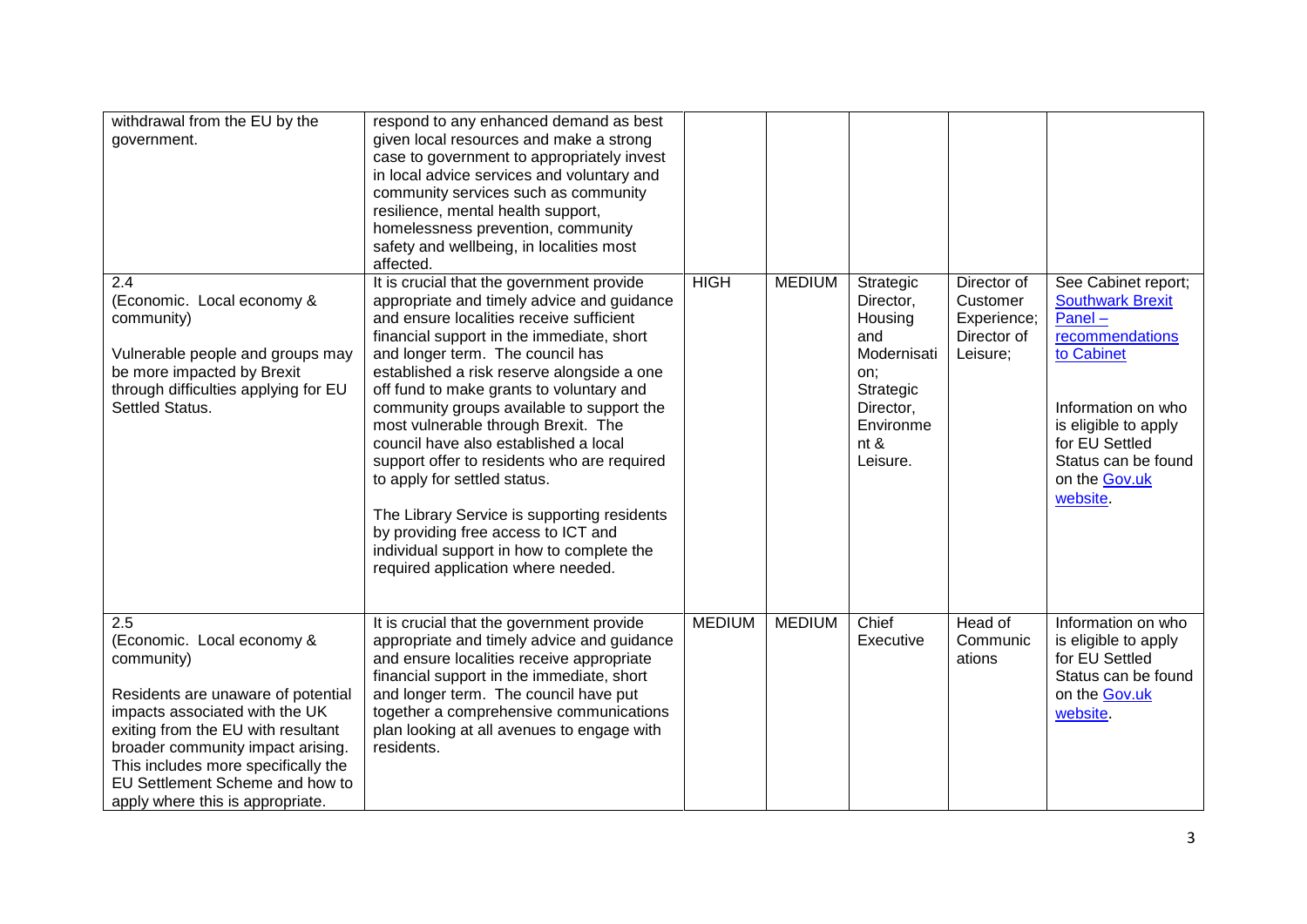| 2.6                                   | The government must signal at the earliest      | <b>HIGH</b>   | <b>MEDIUM</b> | Chief       | Head of     | Further information  |
|---------------------------------------|-------------------------------------------------|---------------|---------------|-------------|-------------|----------------------|
| (Economic. Local economy &            | opportunity the implications and                |               |               | Executive;  | Chief       | on preparing for the |
| community)                            | requirements of local business in preparing     |               |               | Strategic   | Executive's | EU Exit produced     |
|                                       | for whatever deal / no deal scenario. This      |               |               | Director,   | Office;     | by the government    |
| Raised anxiety and frustration from   | should include sufficient transition time to    |               |               | Environme   | Director of | can also be found    |
| local business attached to            | embed regulatory changes. The council           |               |               | nt $\&$     | Environme   | via this link        |
| uncertainty and difficulty in         | continues to review the information made        |               |               | Leisure     | nt          |                      |
| planning ahead with regards stock,    | available to support local business in          |               |               |             |             |                      |
| supply chain issues, recruitment      | understanding their obligations (subject to     |               |               |             |             |                      |
| and investment plans.                 | clarity in advice and guidance from             |               |               |             |             |                      |
|                                       |                                                 |               |               |             |             |                      |
|                                       | government). The council will continue to       |               |               |             |             |                      |
|                                       | make the case that businesses are not           |               |               |             |             |                      |
|                                       | penalised where there is limited time and       |               |               |             |             |                      |
|                                       | lack of capacity to implement regulatory        |               |               |             |             |                      |
|                                       | changes or respond to issues in the supply      |               |               |             |             |                      |
|                                       | chain, for example associated with limited      |               |               |             |             |                      |
|                                       | warehouse capacity to store equipment and       |               |               |             |             |                      |
|                                       | essential items for business delivery.          |               |               |             |             |                      |
|                                       |                                                 |               |               |             |             |                      |
|                                       | Pass age of the Withdrawal Bill has helped      |               |               |             |             |                      |
|                                       | to alleviate immediate concerns but the         |               |               |             |             |                      |
|                                       | possibility of a no deal exit in Dec 2020       |               |               |             |             |                      |
|                                       | remains. A Brexit summit is planned with        |               |               |             |             |                      |
|                                       | partner boroughs and key regional               |               |               |             |             |                      |
|                                       | agencies to explore Brexit impact on            |               |               |             |             |                      |
|                                       | business and uncertainties surrounding          |               |               |             |             |                      |
|                                       | future relationship.                            |               |               |             |             |                      |
| 2.7                                   | The council, working with local partners,       | <b>MEDIUM</b> | <b>MEDIUM</b> | Chief       | Head of     |                      |
| (Economic. Local economy &            | have agreed a skills strategy and action        |               |               | Executive;  | Chief       |                      |
| community)                            | plan overseen by a skills delivery              |               |               | Strategic   | Executive's |                      |
|                                       | partnership. This includes developing a         |               |               | Director,   | Office;     |                      |
| Difficulties in local business        | <b>Construction Skills Centre and Passmore</b>  |               |               | Children's  | Director of |                      |
| recruiting staff, potential increases | Centre for apprenticeships in key sectors.      |               |               | and Adults' | Education   |                      |
| in labour costs and medium term       | The council will continue to make the case      |               |               |             |             |                      |
| skills shortages in key sectors such  | to government that an appropriate resource      |               |               |             |             |                      |
| as construction and health and        | strategy is in place to invest in future skills |               |               |             |             |                      |
| social care.                          | needs and one that recognises and               |               |               |             |             |                      |
|                                       | maintains London's primacy in contributing      |               |               |             |             |                      |
|                                       | to UK plc. Also exploring options for           |               |               |             |             |                      |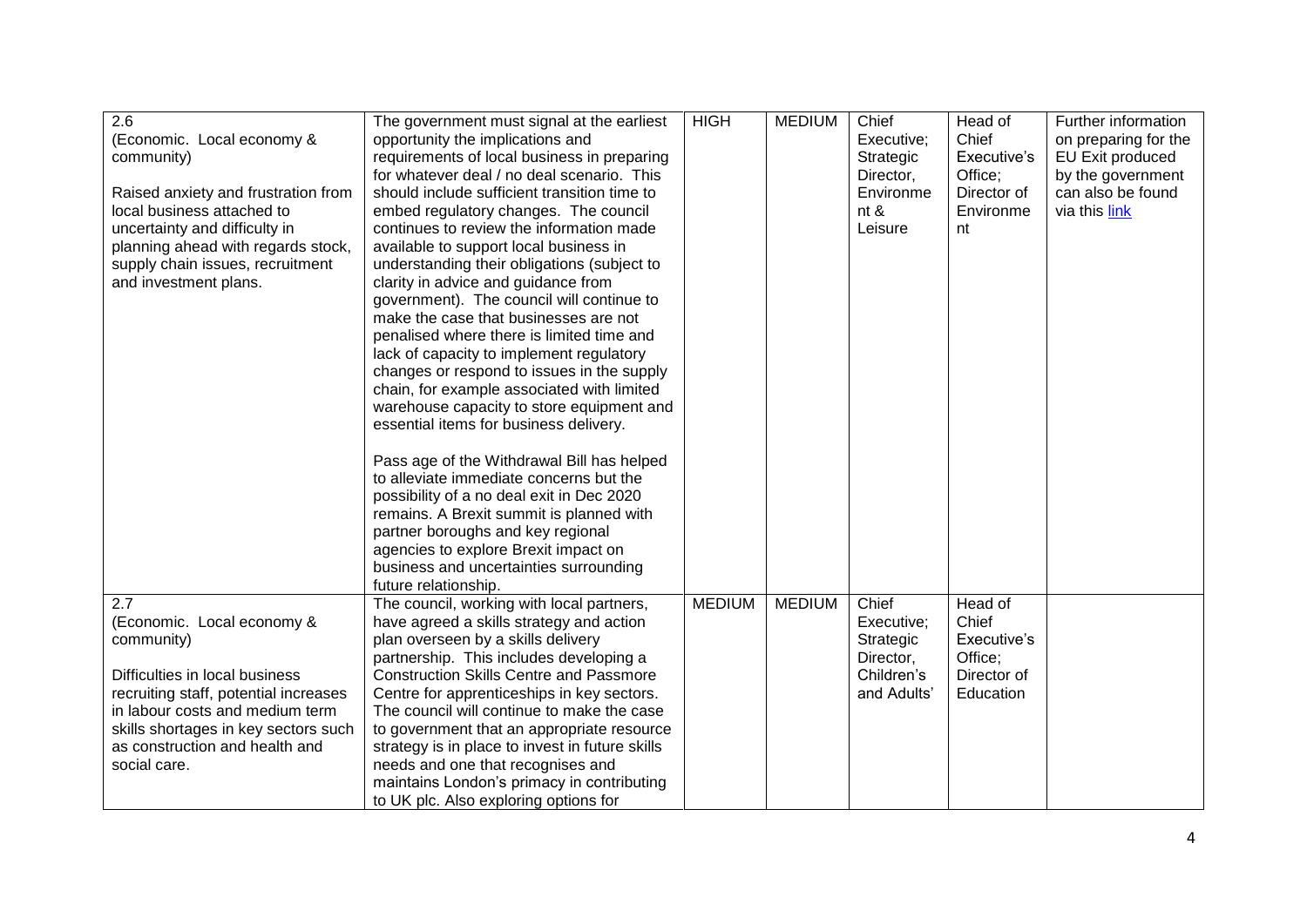|                                                                                                                                                              | Hospitality sector.                                                                                                                                                                                                                                                                                                                                                                                                                             |               |               |                                                                                                               |                                                                       |                                                                                                                                                |
|--------------------------------------------------------------------------------------------------------------------------------------------------------------|-------------------------------------------------------------------------------------------------------------------------------------------------------------------------------------------------------------------------------------------------------------------------------------------------------------------------------------------------------------------------------------------------------------------------------------------------|---------------|---------------|---------------------------------------------------------------------------------------------------------------|-----------------------------------------------------------------------|------------------------------------------------------------------------------------------------------------------------------------------------|
|                                                                                                                                                              | Ongoing discussions with local business on<br>impact of Brexit through the Southwark<br>Business Forum and other networks.                                                                                                                                                                                                                                                                                                                      |               |               |                                                                                                               |                                                                       |                                                                                                                                                |
| 2.8<br>(Economic. Local economy &<br>community)<br>Impact on council contractors and                                                                         | The council will continue to contact<br>contractors to ensure they have activated<br>as required their own workforce impact<br>assessments arising from Brexit.                                                                                                                                                                                                                                                                                 | <b>MEDIUM</b> | <b>MEDIUM</b> | Chief<br>Officer<br>Team                                                                                      | Relevant<br><b>Director</b><br>Lead;                                  |                                                                                                                                                |
| contracted services                                                                                                                                          | Note from ACPOA (parking contractor)<br>There is a standstill period for two years<br>post our exit from the EU. This means there<br>will be no impact on our colleagues working<br>for us. They will then be entitled to apply for<br>Settled Status - this will not be<br>unreasonably refused. We do not have any<br>reason to believe this will impact upon our<br>ability to recruit new colleagues.                                       |               |               |                                                                                                               |                                                                       |                                                                                                                                                |
| 3.1<br>(Economic / Legal & Regulatory)<br>Changes to consumer protection<br>requirements across the EU<br>affecting residents and local<br>businesses.       | The council will seek clear and<br>comprehensive guidance from government<br>on changes to laws in the UK and in EU<br>member states where relevant so that there<br>can be clear communication with<br>businesses and assessment of any impact<br>on local services.<br>Increase in workload and need for training<br>of staff & teams dealing with changed<br>consumer protection legislation & the export<br>certification of food products. | <b>MEDIUM</b> | LOW           | Strategic<br>Director,<br>Finance &<br>Governanc<br>e; Strategic<br>Director,<br>Environme<br>nt &<br>Leisure | Director of<br>Law &<br>Democracy<br>: Director of<br>Environme<br>nt |                                                                                                                                                |
| 4.1<br>(Financial)<br>HM Treasury do not fully<br>acknowledge nor appropriately<br>mitigate the financial strain on the<br>Council of service and other such | Although one off injections of cash is<br>welcome, the council believes this falls<br>short of how the government should be<br>supporting localities through the impact of<br>Brexit, both directly and indirectly. Further,<br>in October 2019 the government wrote to<br>the cross-party Treasury select committee                                                                                                                            | <b>HIGH</b>   | <b>MEDIUM</b> | Strategic<br>Director,<br>Finance &<br>Governanc<br>е                                                         | Director of<br>Finance;<br>Head of<br>Communic<br>ations              | <b>HM Cabinet Office</b><br>have confirmed they<br>will reimburse<br><b>Returning Officers</b><br>for reasonable<br>spending on<br>contingency |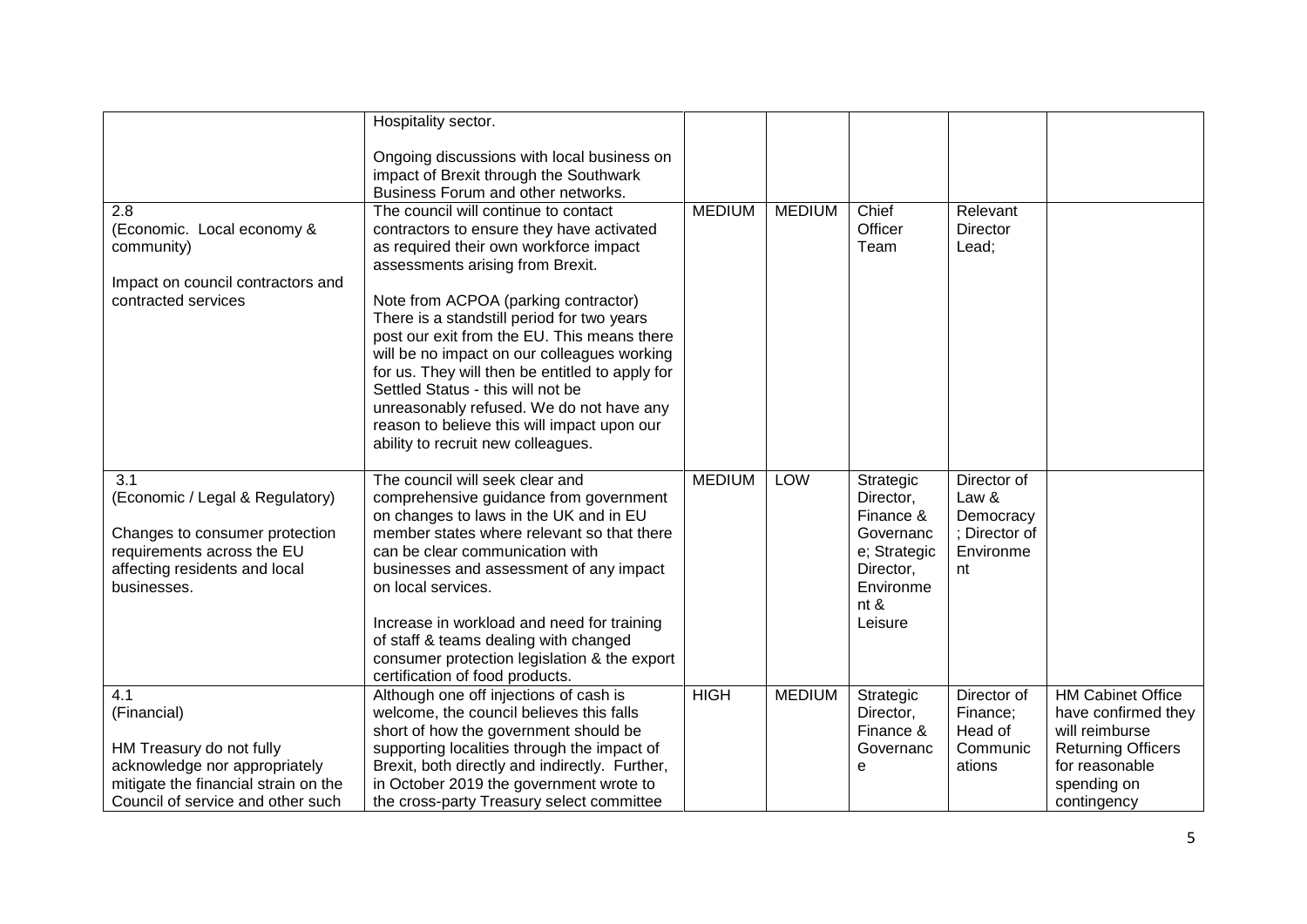|                                                                                                                             | compensate for where the council have had<br>to resource immediate, short and long term<br>impacts arising from Brexit.                                                                                                                                                                                                                                                                                                                                                                                                                                                                         |                            |                                |                                                                              |                                                                                                                                       |  |
|-----------------------------------------------------------------------------------------------------------------------------|-------------------------------------------------------------------------------------------------------------------------------------------------------------------------------------------------------------------------------------------------------------------------------------------------------------------------------------------------------------------------------------------------------------------------------------------------------------------------------------------------------------------------------------------------------------------------------------------------|----------------------------|--------------------------------|------------------------------------------------------------------------------|---------------------------------------------------------------------------------------------------------------------------------------|--|
| 5.1<br>(Staffing & Culture)<br>Loss of employees from non UK<br>EU countries impacting the council<br>operational capacity. | The council is engaging closely with the<br>Home Office to ensure our staff are as well<br>supported as possible in applying for settled<br>status. This includes drop-in sessions with<br>a particular focus on staff with lower digital<br>literacy and where English is not their first<br>language. We are working with our trade<br>union colleagues to ensure staff are aware<br>of the process for applying and the support<br>available from the council to do so. We<br>continue to monitor recruitment and<br>retention activity closely, particularly in<br>harder to recruit areas. | <b>MEDIUM</b>              | LOW                            | Strategic<br>Director,<br>Housing<br>and<br>Modernisati<br>on                | Head of HR                                                                                                                            |  |
| 6.1<br>(Operational)<br>Shortages of food post Brexit<br>caused by backlogs and delays at<br>ports/customs.<br>6.2          | The council will operate its business<br>continuity plans alongside tested plans in<br>line with the pan-London Resilience Forum,<br>which has plans in place in response to<br>food and fuel shortages across the city.<br>This includes activation of plans to support<br>the most vulnerable; work with schools; and<br>ensuring clear activation of plans with<br>relevant providers of services such as<br>meals on wheels. Clear communications<br>planning will also be activated in line with<br>this.<br>The council will operate its business                                         | <b>HIGH</b><br><b>HIGH</b> | <b>MEDIUM</b><br><b>MEDIUM</b> | Strategic<br>Director of<br>Children's<br>and Adult<br>Services<br>Strategic | Director of<br><b>Adult Social</b><br>Care;<br>Director of<br>Children<br>and<br>Families;<br>Director of<br>Education<br>Director of |  |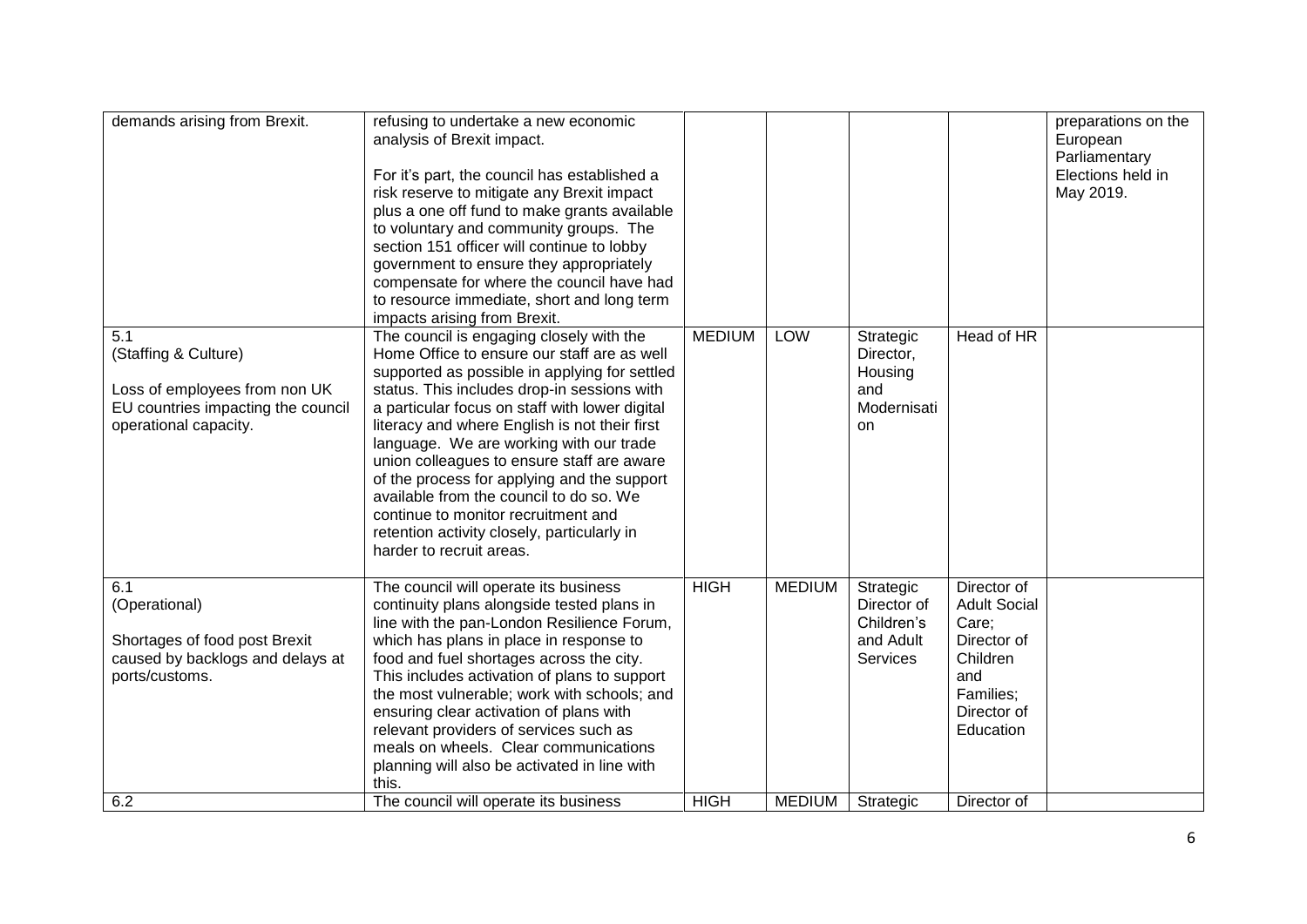| (Operational)                       | continuity plans alongside tested plans in     |               |               | Director of            | <b>Adult Social</b> |  |
|-------------------------------------|------------------------------------------------|---------------|---------------|------------------------|---------------------|--|
|                                     | line with the pan-London Resilience Forum,     |               |               | Children's             | Care;               |  |
| Shortages of fuel post Brexit       | which has plans in place in response to        |               |               | and Adult              | Director of         |  |
| caused by backlogs and              | food and fuel shortages across the city.       |               |               | Services;              | Children            |  |
| heightened demand attached to       | This includes activation of plans to support   |               |               |                        | and                 |  |
| perception of shortages arising.    | the most vulnerable; work with schools; and    |               |               | Strategic<br>Director, | Families;           |  |
|                                     |                                                |               |               |                        |                     |  |
|                                     | ensuring clear activation of plans that affect |               |               | Environme              | Director of         |  |
|                                     | particular services such as social care and    |               |               | nt and                 | Education;          |  |
|                                     | specialist transport services. Clear           |               |               | Leisure                | Director of         |  |
|                                     | communications planning will also be           |               |               |                        | Environme           |  |
|                                     | activated in line with this.                   |               |               |                        | nt                  |  |
| 6.3                                 | The council will operate its business          | <b>HIGH</b>   | <b>MEDIUM</b> | Strategic              | Director of         |  |
| (Operational)                       | continuity plans alongside tested plans in     |               |               | Director of            | Commissio           |  |
|                                     | line with the pan-London Resilience            |               |               | Children's             | ning                |  |
| Shortages of specialist equipment   | Forum. This includes activation of plans to    |               |               | and Adult              |                     |  |
| and/or medication for those         | support the most vulnerable; work with         |               |               | <b>Services</b>        |                     |  |
| individuals in receipt of support / | providers of health and care; and ensuring     |               |               |                        |                     |  |
| need.                               | clear activation of plans with relevant        |               |               |                        |                     |  |
|                                     | providers of services of such community        |               |               |                        |                     |  |
|                                     | equipment. The council also engages with       |               |               |                        |                     |  |
|                                     | health partners and other local authorities    |               |               |                        |                     |  |
|                                     | to mitigate impact.                            |               |               |                        |                     |  |
| 6.4                                 | Alongside tracking demand and planning         | <b>HIGH</b>   | <b>MEDIUM</b> | Strategic              | Director of         |  |
| (Operational)                       | for future placements, the council works       |               |               | Director of            | Education           |  |
|                                     | with local schools (and other education        |               |               | Children's             |                     |  |
| Loss of teaching staff in local     | providers) to ensure that they have their      |               |               | and Adult              |                     |  |
| schools, and reduced demand for     | own appropriate contingency and business       |               |               | <b>Services</b>        |                     |  |
| school places.                      | continuity plans in place, including for short |               |               |                        |                     |  |
|                                     | term and more immediate impacts.               |               |               |                        |                     |  |
| 6.5                                 | The council will maintain good                 | <b>MEDIUM</b> | LOW           | Strategic              | Director of         |  |
| (Operational)                       | understanding of potential future changes      |               |               | Director of            | Environme           |  |
|                                     | and where necessary put in place               |               |               | Environme              | nt                  |  |
| Changes in approach to waste        | contingency plans for changes to services      |               |               | nt and                 |                     |  |
| collection and disposal requiring   | including clear communication with             |               |               | Leisure                |                     |  |
| immediate changes in approach.      | residents and businesses.                      |               |               |                        |                     |  |
| $6.\overline{6}$                    | The council will continue to work with the     | HIGH          | <b>MEDIUM</b> | Chief                  | Relevant            |  |
|                                     | Local Government Association including         |               |               | Officer                | lead                |  |
| (Operational)                       |                                                |               |               |                        |                     |  |
|                                     | lobbying for compensation for public           |               |               | Team                   | directors           |  |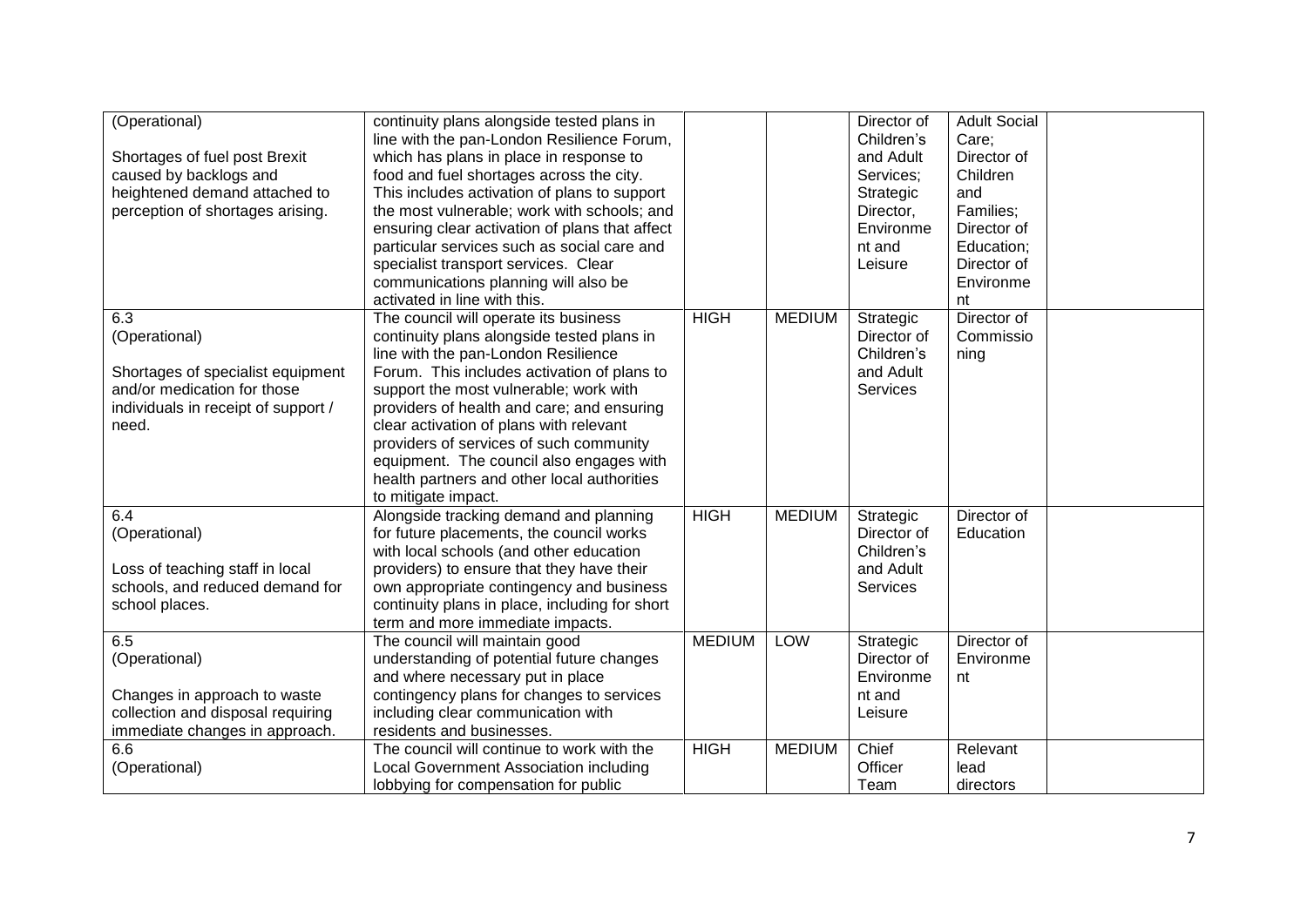| Potential increase in costs for<br>goods due to new Trade Tariffs<br>and payments of customs duties as<br>goods will be subject to same<br>tariffs/requirements as "third<br>country".                                                                                                                                                         | services to cover any new costs / burdens<br>arising from tariffs.                                                                                                                                                                                                                                                                                                                                                                       |               |               |                                                                                                                      |                                                                                                             |                                     |
|------------------------------------------------------------------------------------------------------------------------------------------------------------------------------------------------------------------------------------------------------------------------------------------------------------------------------------------------|------------------------------------------------------------------------------------------------------------------------------------------------------------------------------------------------------------------------------------------------------------------------------------------------------------------------------------------------------------------------------------------------------------------------------------------|---------------|---------------|----------------------------------------------------------------------------------------------------------------------|-------------------------------------------------------------------------------------------------------------|-------------------------------------|
| 7.1<br>(Legal & Regulatory)<br>Continued uncertainty of when and<br>how the UK will withdraw the EU<br>and associated delays in enacting<br>legislative change, as well<br>increasing complexity of the<br>statutory landscape, may have an<br>adverse impact on the Council's<br>ability to fulfil its statutory and<br>regulatory functions' | Work with LGA, lobby central government<br>and continue to make representation<br>through regional arrangements set up by<br>MHCLG in planning and preparing for EU<br>Exit, to safeguard and mitigate any impact<br>as a result of central government not<br>arriving at clear guidance nor Parliament a<br>clear legislative position with regards<br>statutory instruments and other such<br>mechanisms that govern council activity. | <b>MEDIUM</b> | <b>MEDIUM</b> | Chief<br>Officer<br>Team                                                                                             | Relevant<br>Director<br>lead;<br>Director of<br>Law &<br>Democracy<br>(Corporate)                           |                                     |
| 7.2<br>(Legal & Regulatory)<br>Potential changes to the regulatory<br>/ procurement regime that the<br>council is responsible for enforcing<br>requiring additional capacity within<br>the council; also impact of changes<br>in regulation that governs council<br>services and responsibilities.                                             | Work with LGA to lobby central government<br>on funding for additional capacity resulting<br>from changes to regulation.                                                                                                                                                                                                                                                                                                                 | <b>LOW</b>    | LOW           | Strategic<br>Director of<br>Environme<br>nt and<br>Leisure;<br>Strategic<br>Director,<br>Finance &<br>Governanc<br>e | Director of<br>Environme<br>nt / Director<br>of Law &<br>Democracy                                          |                                     |
| 7.3<br>(Legal & Regulatory)<br>Unable to effectively meet civil<br>contingency responsibilities as a<br>result of Brexit impacts.                                                                                                                                                                                                              | The council, working with London<br>Resilience Forum, has prepared and<br>updated emergency plans (including fuel<br>planning) to take account of potential<br>impacts arising from Brexit. This includes<br>testing plans through scenario planning.<br>Uncertainty attached to what deal (or not) is<br>in place post transition remains the<br>significant challenge in assessing the                                                 | <b>HIGH</b>   | LOW           | Chief<br>Executive                                                                                                   | Head of<br>Chief<br>Executive's<br>Office:<br>Emergency<br>Planning &<br>Resilience<br>Manager<br>(chair of | Cabinet report on<br>emergency plan |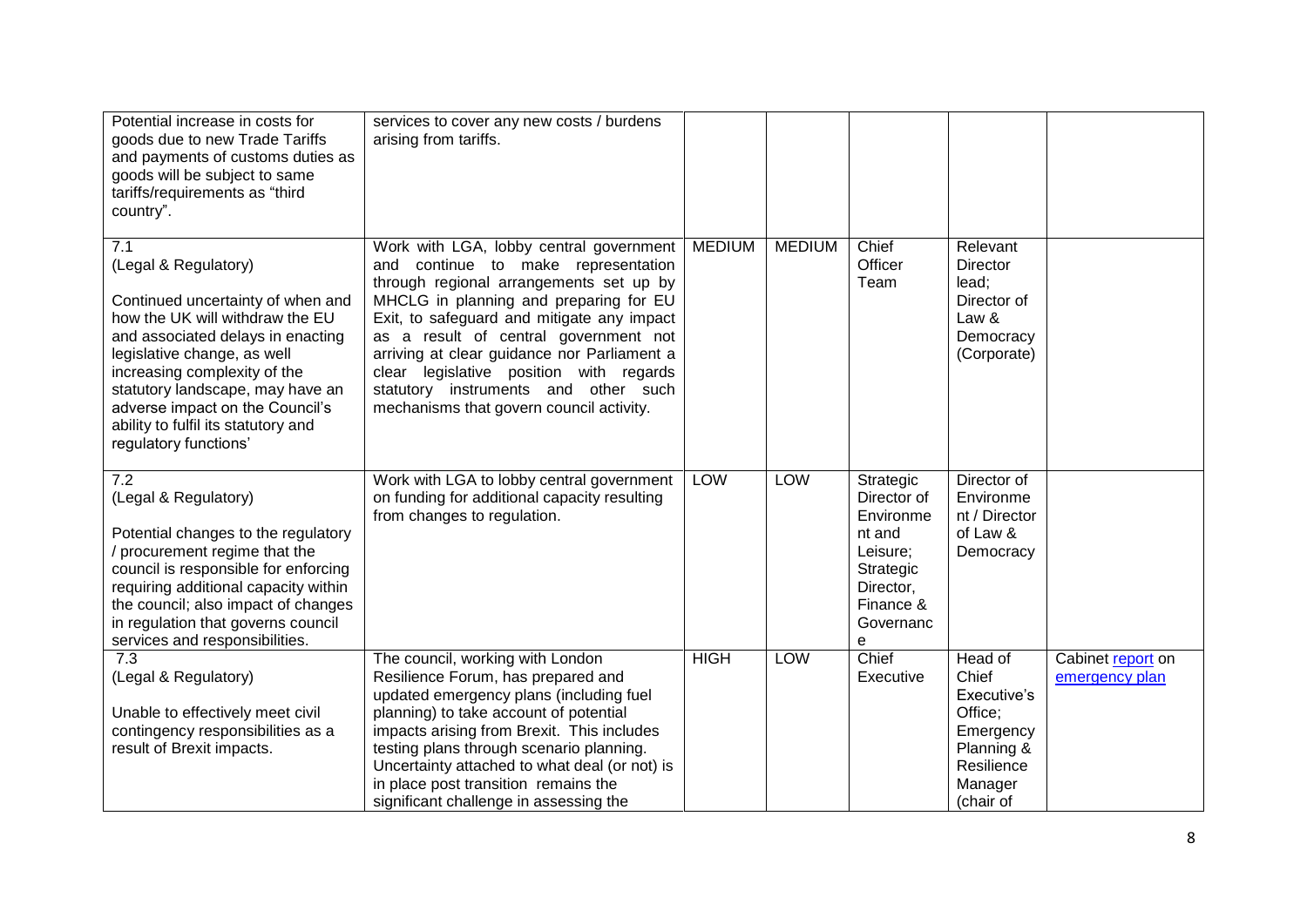|                                                                                                                                                                                                                        | confidence of such plans however learning<br>will be taken from previous experience in<br>responding to local major incidents.                                                                                                                                                                                                                                                                                                                                                                                                                                                                                                                                                             |               |               |                                                                   | <b>Business</b><br>Continuity<br>Forum)    |  |
|------------------------------------------------------------------------------------------------------------------------------------------------------------------------------------------------------------------------|--------------------------------------------------------------------------------------------------------------------------------------------------------------------------------------------------------------------------------------------------------------------------------------------------------------------------------------------------------------------------------------------------------------------------------------------------------------------------------------------------------------------------------------------------------------------------------------------------------------------------------------------------------------------------------------------|---------------|---------------|-------------------------------------------------------------------|--------------------------------------------|--|
| 7.4<br>(Legal & Regulatory)<br>Children in the local authority care<br>who are non UK EU nationals not<br>appropriately supported as they<br>apply for the right to remain<br>through the EU Settled Status<br>Scheme. | The government published the EU<br>Settlement Scheme which will allow<br>employees who are EU nationals and their<br>families to apply for settled status to<br>continue to live and work in the UK beyond<br>30 June 2021. Eligibility is dependent on<br>whether the government have secured a<br>withdrawal agreement or whether there is<br>no deal. Under whatever deal negotiated<br>(or not), the Council will provide support<br>and assistance to families and children in<br>care and young people leaving care who<br>need to apply for settled status as we enter<br>the transition period. There will be no<br>charge for such support services /<br>assistance to residents. | <b>HIGH</b>   | LOW           | Strategic<br>Director of<br>Children's<br>and Adults'<br>Services | Director of<br>Children<br>and<br>Families |  |
| 7.5<br>(Legal & Regulatory)<br>Non UK EU nationals who may<br>lose the right to vote in local and<br>national elections are not correctly<br>informed.                                                                 | Advice from and requirements of the<br>council will be dependent on arrangements<br>put in place by central government. The<br>council will therefore ensure that any<br>changes in voting eligibility are taken<br>account of and appropriately communicated<br>with affected residents.                                                                                                                                                                                                                                                                                                                                                                                                  | <b>MEDIUM</b> | <b>MEDIUM</b> | Strategic<br>Director,<br>Finance &<br>Governanc<br>е             | Director of<br>Law &<br>Democracy          |  |

## **An explanation about risk categorisation**

Above is a set of risks which the council have identified as being particularly pertinent with regards Brexit impact on our borough. The council identifies its risks using a framework that is agreed annually under our decision making processes. In every risk identification process there are six standard categories (although this doesn't mean that every category is displayed above and some risks may fall into more than one category). For clarity and transparency, the six categories the council use are:

- Economic for example, a credit crunch that impacts on service delivery, the community and general economic situation
- Financial for example, the council facing budgetary constraints caused by a range of factors such as loss of grant from government